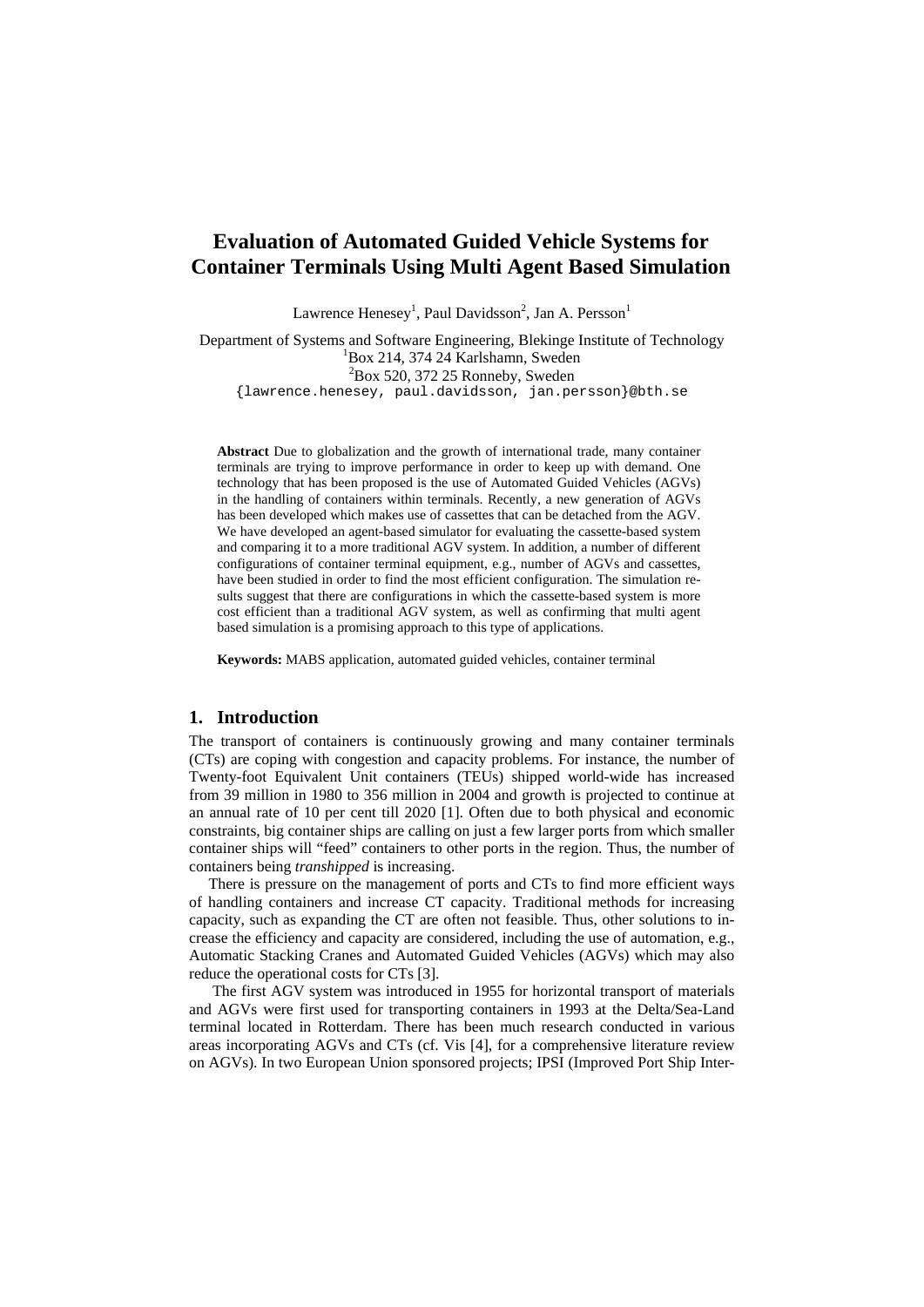face) and INTEGRATION (Integration of Sea Land Technologies), a system for handling containers using cassettes and AGVs has been developed but to date has not been used in a CT [5]. The cassettes are steel platforms detachable from the AGV and on which containers can be set. A possible advantage of using cassettes is their ability to act as buffer, since containers can be placed on it without an AGV being present. Figure 1 shows an IPSI AGV and illustrates the different parts of a CT.



**Figure 1**. An IPSI AGV transporting a cassette loaded with two containers (left) and a sketch of a container terminal (right).

 To evaluate this new development in container handling, we will compare the IPSI AGV system to a "traditional" AGV system, which will be referred to as T-AGV. We perform a comparative analysis of the transport of containers between ship-side operations to the operations in the stacks located in the yard . We also study the effect of the number of cassettes allocated to the IPSI AGV. The developed model can also assist in analyzing aspects, such as, crane assignment to ship and AGV assignment to cranes.

 Because of complexity and capital and construction costs, simulation models have been used for understanding behaviour and testing strategies in CTs, e.g., see [6], [7] and [3]. We have developed a multi-agent based simulator (MABS) for comparing the performance of the two AGV systems according to a number of criteria, e.g., service time for a ship, utilization rate for the CT equipment, and operating cost. The choice of using MABS is based on the versatility in simulating complex systems and perceived simplicity in the structure preserving modelling of the different entities in a CT. Parunak et al. [2] compared macro simulation and micro simulation approaches and pointed out their relative strengths and weaknesses. They concluded that "…agentbased modeling is most appropriate for domains characterized by a high degree of localization and distribution and dominated by discrete decision. Equation-based modeling is most naturally applied to systems that can be modeled centrally, and in which the dynamics are dominated by physical laws rather than information processing." As a CT has a high degree of localization and distribution and is dominated by discrete decision, we found agent-based modeling a promising approach worthy to investigate.

 The remainder of the paper is organized as follows; in section 2 a description of the problem is provided. In section 3, the methodology and model is presented. Section 4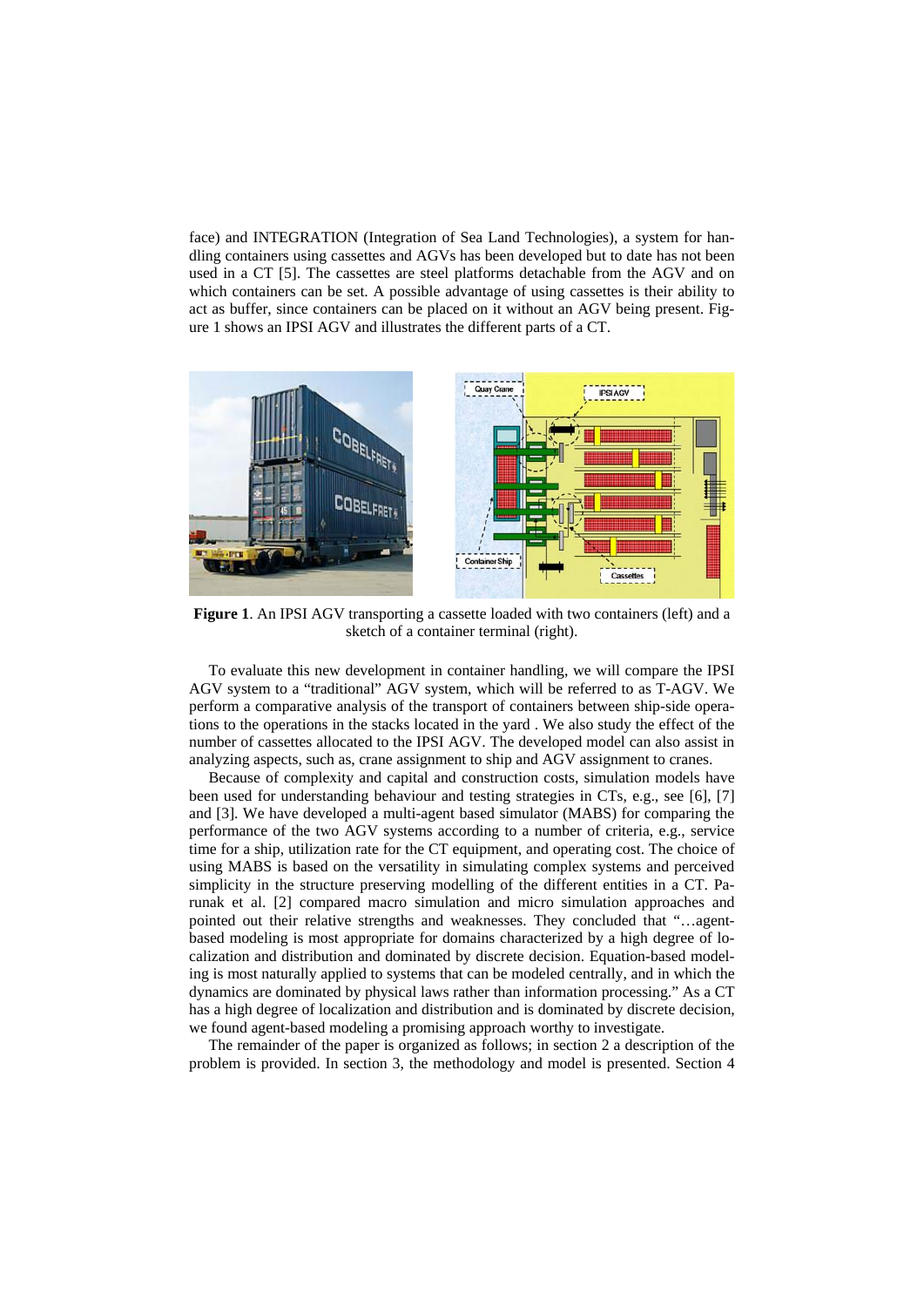provides a description of the simulation experiments. The results are presented and discussed in section 5. Conclusions and future work are provided in section 6.

### **2. Problem Description and Model Assumptions**

A CT is a place where ships will be berthed so that containers can be unloaded and/or loaded by Quay Cranes (QCs). The CT are often viewed as an interface for transport of containers between modes of transport linking the landside with the marine-side [9]. In addition, CTs can serve as temporary storage in the transhipping of containers from one ship to another ship. Ship owners often demand a fast turn-around time since more time for sailing imply more opportunities for extra voyages and more revenue. Further, from a logistics perspective, improving the transport of containers within the CT may help in decreasing the total transport time and cost of transporting cargo in containers. CT managers seek to meet requirements of fast turn-around time and try to optimise the use of their terminal resources, such as, quay cranes for which the capital costs can be  $\epsilon$ 7 million or more [10], and transporters, such as AGVs. Many CT managers view the interface between the QCs and the yard as the most critical planning problem [11].

 In the scenario studied, a ship arrives at a CT with a number of containers to be unloaded and another set of containers are loaded onto the ship before it departs. The unloaded containers are to be transported from the QC area to stacks in the yard and the containers to be loaded are picked-up from stacks and transported to the QC area. We will refer to the QC areas where containers are stored temporarily as the Buffers. The transportation between the buffers and the stacks is carried out by AGVs (either T-AGVs or IPSI AGVs with their accompanying cassettes) and we call the time it takes to perform it (including the return without container(s) as well as the load and unloading operations) the AGV cycle time. This definition is similar to the one used in a study comparing a Straddle Carrier system with an Automated Stacking Crane system by Vis [12]. The stacks are located in different areas of the yard and therefore have varying distances to the QC, implying different transport times. We model this by letting the AGV cycle time have random component for each transport. We also consider the time for the unloading and loading of containers from and to a ship by a QC, called the container handling time.

 The technical specifications of the two AGV systems considered are presented in Table 1. The IPSI AGV is slightly faster than a T-AGV and has a higher loading capacity as containers cannot be stacked on the T-AGV. The lifting time for an IPSI AGV (the time for it to move under a cassette and lift it off the ground for transporting) is approximately 15 seconds. The T-AGVs do not have a corresponding lifting time since containers are directly loaded on top of them. The initial purchasing cost is provided by industrial partners and serves as an estimate.

|                                 | <b>IPSI AGV</b>       | T-AGV                        |
|---------------------------------|-----------------------|------------------------------|
| Speed (both empty and loaded)   | $20 \text{ km/h}$     | $15 \text{ km/h}$            |
| Capacity                        | $82,000 \text{ kg}$   | 55,000 kg                    |
| Maximum container capacity that | 4 TEU (either 4 x 20' | 1 TEU (one 20' container) or |
| can be transported              | or 2 x 40 containers) | 2 TEU (one 40' container)    |
| Initial purchasing cost         | 4.5 million kr        | 2.7 million kr               |
| Additional costs (one cassette) | $8,000$ kr            | Not applicable               |

**Table 1.** Specifications of the AGV systems ( $kr = S$ wedish kronor)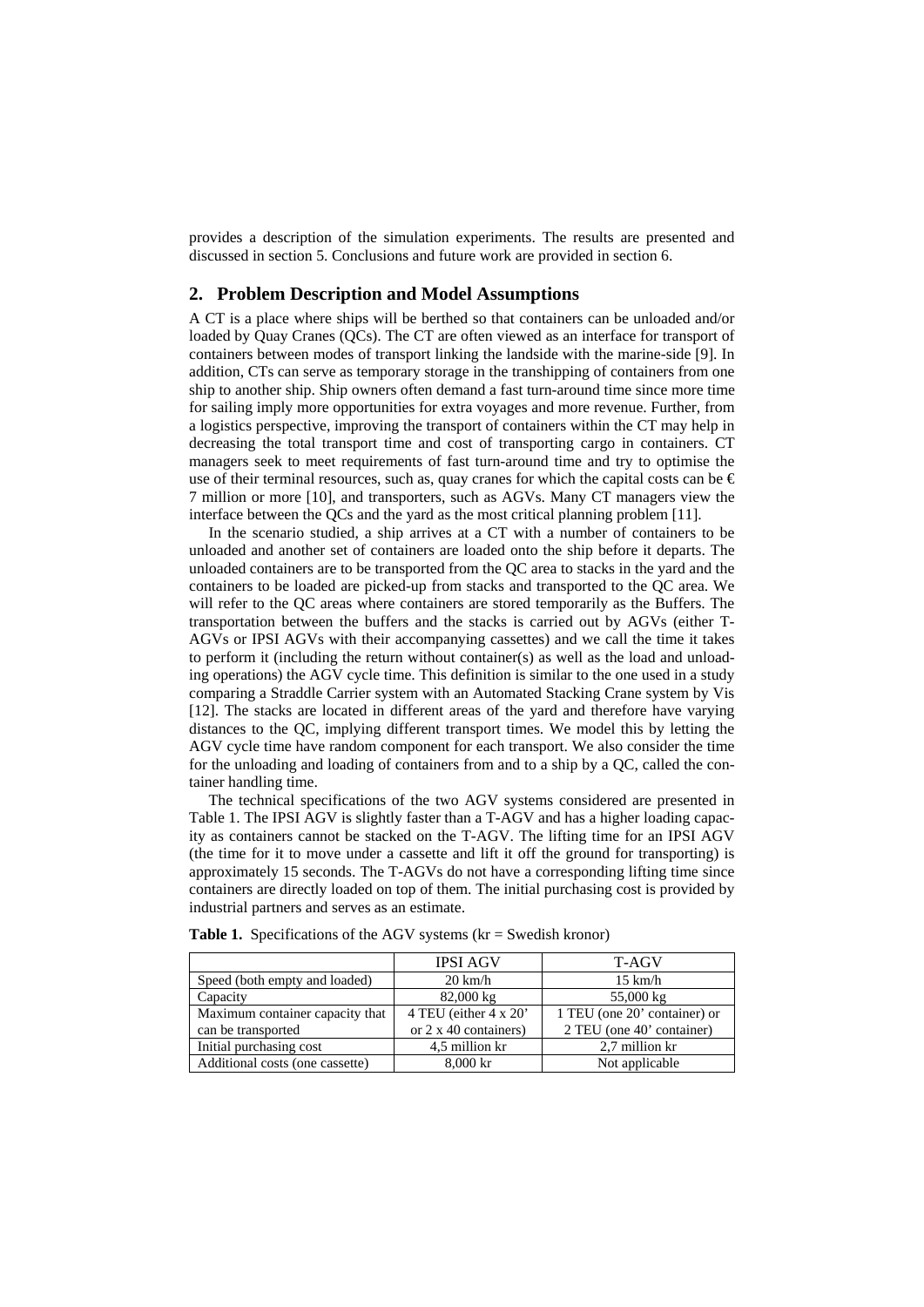# **3. Methodology and Simulation Model**

In our model there are entities which have a number of attributes and operations associated to them and some of which can communicate with each other. The entities of the real world that we model are: ships, QCs, their buffers, AGVs (IPSI AGV or T-AGV), cassettes and containers. These entities (in some cases including the persons operating them) have to coordinate with each other to complete the main task, which is the unloading/loading a ship. Therefore we model the AGVs, the buffers and the QCs as agents, which. during the simulation perform their task in parallel, replicating the activities in real world CTs. The simulation model was implemented using DESMO-J, an open source library for the JAVA programming language [14]. DESMO-J provides a runtime process based simulation engine that can be used to map port entities to software entities and to simulate the coordination of these process.

 The entities use the Contract Net protocol to coordinate tasks. This protocol is used because of its ability to distribute tasks and self-organise a group of agents [15]. The protocol is suitable since our model describes tasks that can be characterised as hierarchical in nature and are well-defined. The Contract Net protocol implies that one agent will take the role of a "manager", which initiates a job to be performed by one or more other agents. The job may require that a number of participating agents respond with a proposal and the manager will accept a proposal and confirm it to a selected agent and reject the other proposals. This protocol seems to closely reflect the operational decisions that are made by the actual workers in the CT, especially when a foreman will communicate via radio with drivers and QC operators. In our case, the buffer agents act as "managers" of the Contract Net protocol and the AGV agents are bidding and performing the jobs.

 The system that we have modelled is illustrated in Figure 1 (right-hand side). We have focused on modelling the operations that involves the QCs and the AGVs that transfer containers between the quay and stacks. The main difference between the IPSI AGV and the T-AGV is the absence of cassettes. The containers need to be placed directly on the AGV in the T-AGV system. A QC will wait for an available T-AGV to place a container on it rather than placing the container on the ground and then having to later pick it up and place it on a T-AGV, in order to reduce extra moves by the QC. We have followed a general simulation process as described by Law and Kelton [8] and therefore we are testing a prototype with real data.

The entities that are modelled are:

- *Ship:* contains the containers.
- *Quay cranes:* used to unload and load the containers.
- *AGVs* (IPSI AGVs or T-AGVs): used to transport container, from/to QC from/to a container stack.
- *Buffer:* Pick-up and drop-off area behind the QC that temporarily stores containers on cassettes or AGVs.
- *Cassettes:* A set of cassettes bound to a QC.
- *Containers*

 As mentioned earlier, the QCs, Buffers and the AGVs are modelled as agents, whereas the ships and cassettes are modelled as objects.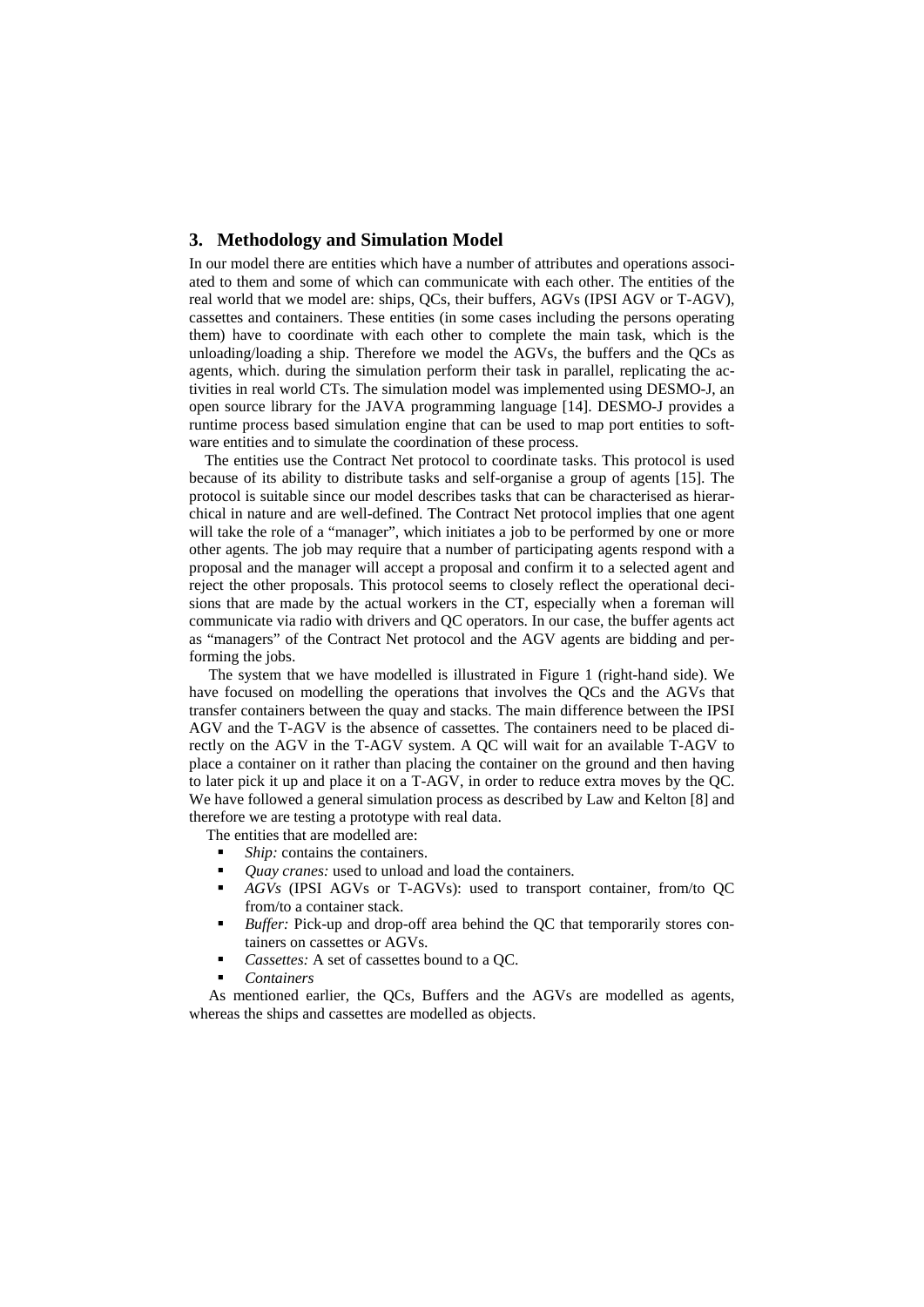# **3.1 Quay Crane (QC) Agent**

The QC is responsible for the unloading and loading the containers from and to the ship. The number of QCs serving a ship is specified by the user. Each QC has the following attributes:

- a set of AGVs (IPSI AGVs or T-AGVs) assigned to it
- a set of cassettes (for the IPSI AGVs)
- a buffer area where its cassettes or T-AGVs can be placed for loading/unloading containers
- container handling time for (un)loading a container. In a real CT the container handling time will vary for each container, which we simulate by a computergenerated random number using a linear congruence method chosen in a range specified by the user.

Moreover, the following are recorded for each QC:

- the number of containers unloaded from the ship and loaded to the ship
- the time it has been working (not including the idle time).

A QC performs the following functions

- When unloading, the QC will unload a container from the ship if there is a cassette (or T-AGV) with free space in the buffer area. If not, it waits until there is one available.
- When there are containers to be loaded available in the buffer area, the QC will load one container at a time to the ship.
- The QC finishes working when there are no containers to be unloaded or loaded for the ship.

# **3.2 Buffer Agent**

A buffer is assigned to a specific QC and the buffer is responsible for allocating free AGVs to either pick-up a container and move it or move empty (to pick-up container(s) at another location). The buffer is also responsible for the QC to stop unloading if there is no cassette available or the cassette is full and to stop loading if there is no containers available on cassettes or on AGVs. The Buffer agent will communicate with the AGVs and assign an AGV that is free to pick up a cassette (for the IPSI-AGV). Once a cassette is available the buffer agent will ask the QC to start working. When using T-AGVs, the buffer agent tries to find a free T-AGV and assign a container to that T-AGV. If no T-AGV is free then it waits until a T-AGV is free at the buffer. Pseudocode describing the unloading and dispatching strategy of the buffer agent for the cassette-based system is given below:

WHILE still containers to unload DO IF cassette available that has room for more containers THEN Ask QC to unload a container and place it on cassette Ask all AGVs for their status Wait for status reports IF AGV idle THEN Ask that AGV to fetch the loaded cassette ELSEIF cassette is full THEN Ask QC to stop unloading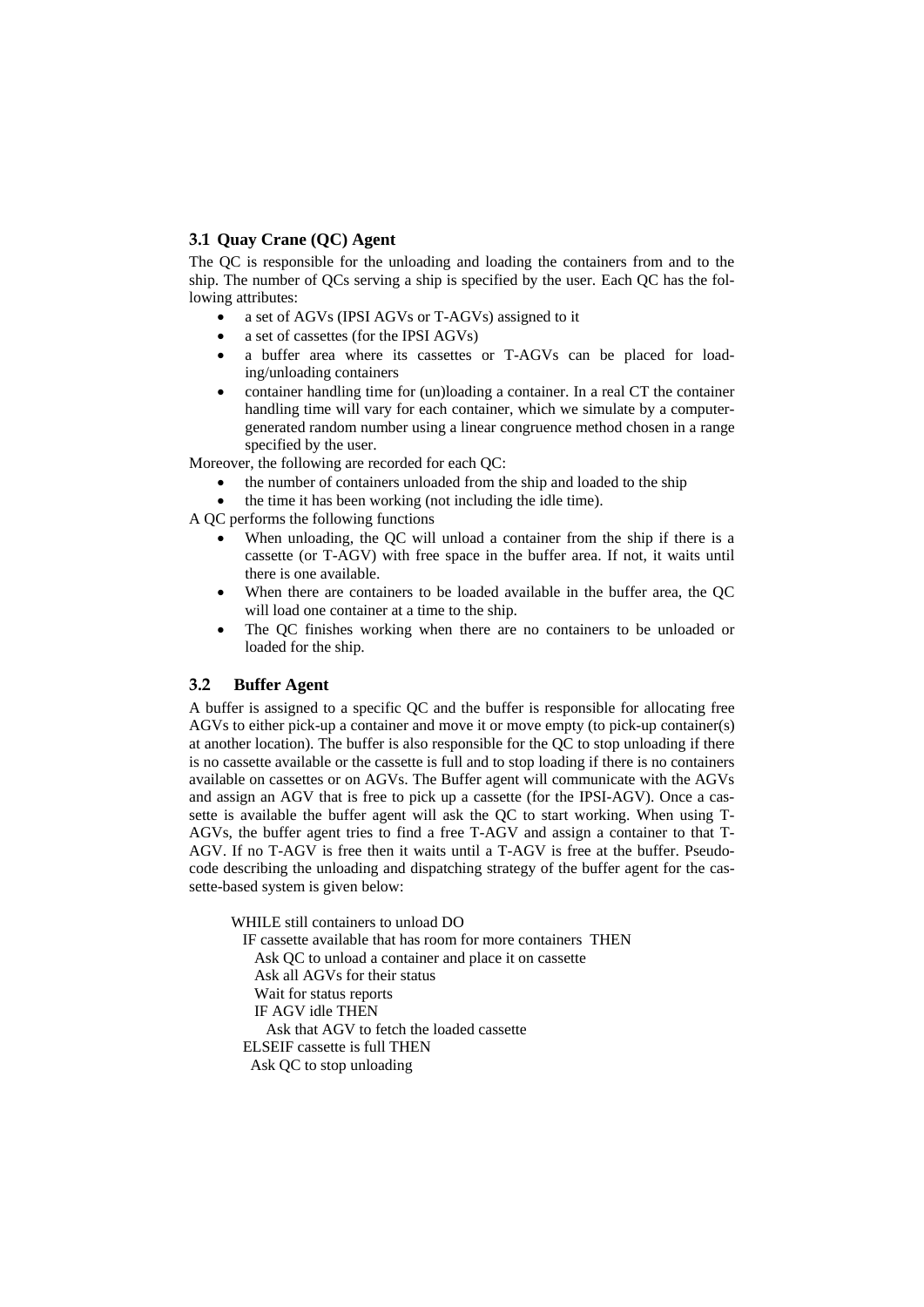REPEAT Ask all AGVs for their status Wait for status reports UNTIL at least one AGV is idle Ask the idle AGV to fetch the loaded cassette ENDWHILE

## **3.3 AGV Agent (IPSI AGV and T-AGV)**

Each QC has a number of AGVs assigned to it. This value is specified by the user before the start of the experiment. An AGV is responsible to transport containers between a QC Buffer and container stacks. Each AGV has the following attributes:

- a state ("free" or "busy")
- a cycle time for transporting a cassette/container from the buffer to the stack and return back to the buffer. Or vice versa during the loading phase. In a real CT the AGV will have varying transport times, which we simulate by a computer generated random number using a uniform method chosen in a range specified by the user.

Moreover, the following are recorded for each AGV:

- the number of containers transported to/from the stack
- the time it has been working (not including the idle time).

# **4. Experiment Description**

The input parameters are stored in a text file from which the simulator reads the parameters. The output of the simulation is a set of files which contains information of all events taken place during the simulation. A trace file contains the overall performance of each QC, AGV and cassette involved in the simulation. The performance criteria that are used for evaluating and comparing the CT transport systems are:

- Service Time: is the time it takes to complete the unload/load operations for a ship, also known in the maritime industry as "turn-around time".
- *Utilization Rate*: *Active time / Service Time (Active time + Idle time). Active time* is the time a piece of CT equipment is busy, e.g. moving a container from the QC to a stack, and *Idle time* is the time that it is not working. The utilization rate for the following equipment is recorded: *QC, AGV and Cassette.*
- *Throughput*: Avg. number of containers handled per hour during Service time for: *QC, AGV and Cassette*
- *Total Cost*: Equipment cost for serving a ship is calculated in the following ways (OPEX = operating cost per hour for a unit of CT equipment):
	- *QC:* number of QCs x OPEX for QC x Service Time.
	- *AGV:* number of AGVs x OPEX for AGV x Service Time.
	- *Cassette:* number of cassettes x OPEX for Cassette x Service Time.
	- *Total Cost: QC costs +AGV costs + Cassette costs*

# **4.1 Scenario Settings**

The scenario settings were based upon data provided by industrial partners. The results from the simulations are average values. Thus, a sufficient number of runs are needed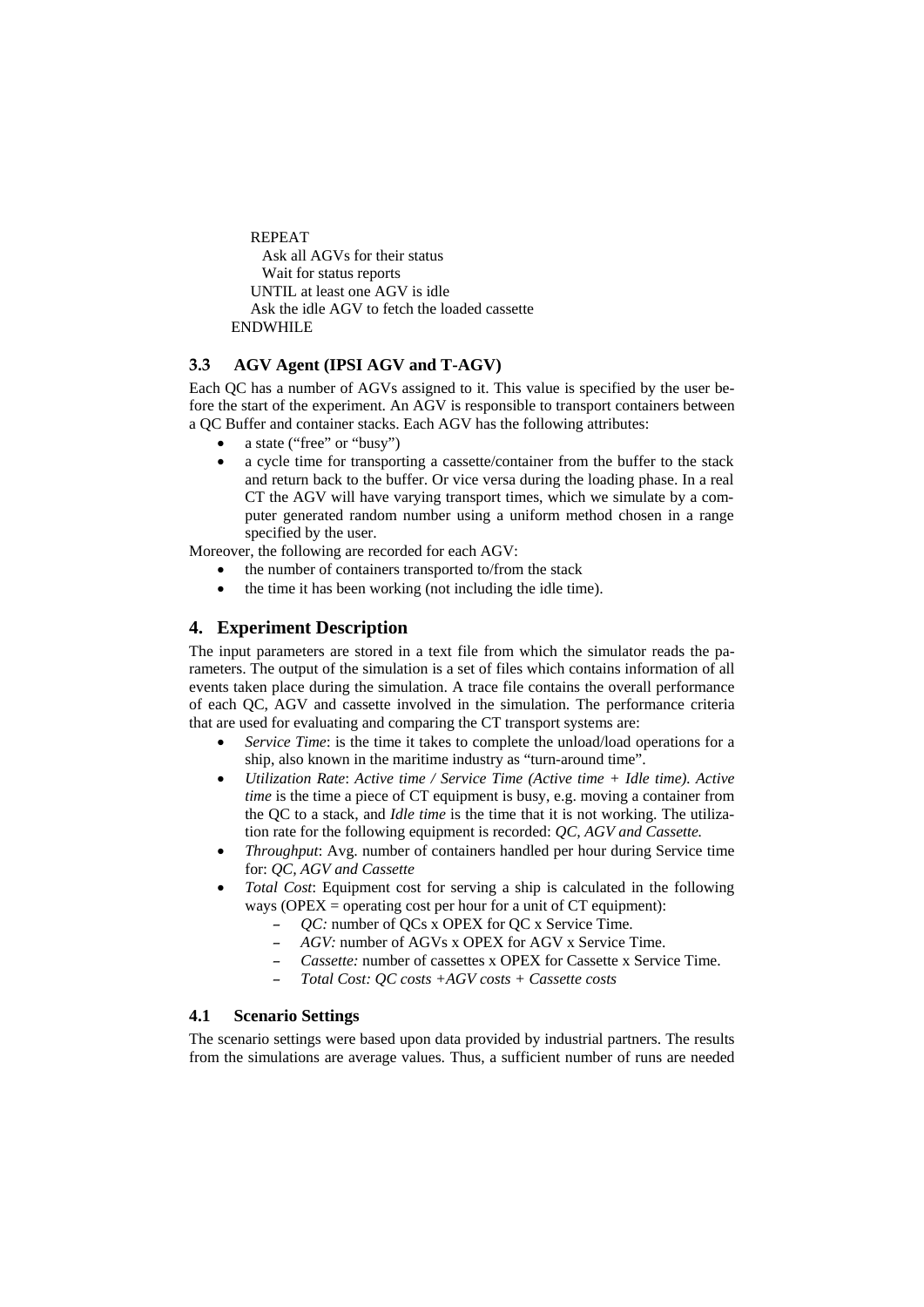in order to get a valid estimation. The cycle times used in the simulation have been determined from prior analysis in which the stack distances and maximum speeds of the AGVs were tested. We used an approximation method to calculate the minimum number of simulation runs required in order to obtain results from a simulator with small enough statistical errors. The approximation method [16] has been applied by Vis et al. [17] in vehicle allocation at a container terminal. In this method, data from a limited number of replications is used to approximate the required minimum number of replications in the actual experiment (denoted i) such that the relative error is smaller than  $\gamma$  (0 <  $\gamma$  < 1) with a probability of 1- $\alpha$ . The i value can be calculated from:

$$
i \geq S^2(i) \Big[ z_{1-\alpha/2} / \gamma' \overline{X}(i) \Big]^2 \tag{1}
$$

where S<sup>2</sup>(i) is the variance of the trial sample,  $z_{1-\alpha/2}$  is the 1- $\alpha/2$  percentile of the normal distribution,  $\overline{X}(i)$  is the trial sample mean value, and  $\gamma' = \gamma/(1+\gamma)$ . Based on our trial sample we found that to obtain the error smaller than 2% ( $\gamma$  < 0.05) with a probability of 95% that the number of generated replications would be sufficient at 100 for all experiments conducted in this paper. In the simulation experiments, we use the settings listed in Table 2 for serving a single ship.

|                                                   | <b>AGV Type</b> |              |  |
|---------------------------------------------------|-----------------|--------------|--|
| <b>Input Settings for Scenario</b>                | <b>IPSI AGV</b> | <b>T-AGV</b> |  |
| No. Containers                                    | 493             | 493          |  |
| No. QCs                                           |                 |              |  |
| No. Cassettes assigned to an QC for each IPSI AGV | $1 - 4$         | n.a.         |  |
| No. AGVs per QC                                   | $1 - 5$         | $1 - 5$      |  |
| Container handling time for QC                    | $1-2$ min       | $1-2$ min    |  |
| Travel cycle time for AGV                         | $3-6$ min       | $3-5$ min    |  |

**Table 2**. Settings experimented in the simulator for a single ship

An "average ship" is used in which 493 containers are to be either unloaded or loaded, and there are 3 QCs to serve the ship. Each QC is assigned 1 to 5 AGVs and has a container handling time randomly generated for each container ranging between 1 to 2 minutes. The numbers of cassettes are from one to four per IPSI AGV. Each IPSI AGV has a travel cycle time that is randomly generated for each cassette transported ranging between 3 to 6 minutes. The T-AGVs posses a random travel cycle time ranging between 3 to 5 minutes. Cycle time for the IPSI AGV includes the lifting of a cassette, transport it from a QC to a stack, detach the cassette and then return to the QC with an empty cassette; or the cycle time for the opposite direction, i.e., transporting from the stack to the QC. Cycle time for T-AGVs is similar to IPSI AGVs but does not have a lifting time or transport a cassette.

# **5 Simulation Results**

Simulation experiments were conducted to evaluate various combinations of allocated terminal resources three QCs. Ship service time results are presented in Figure 2, for different number of AGVs and cassettes used (the exact values are given in Table 3). They suggest that ship service time is generally faster for IPSI AGVs than for T-AGVs.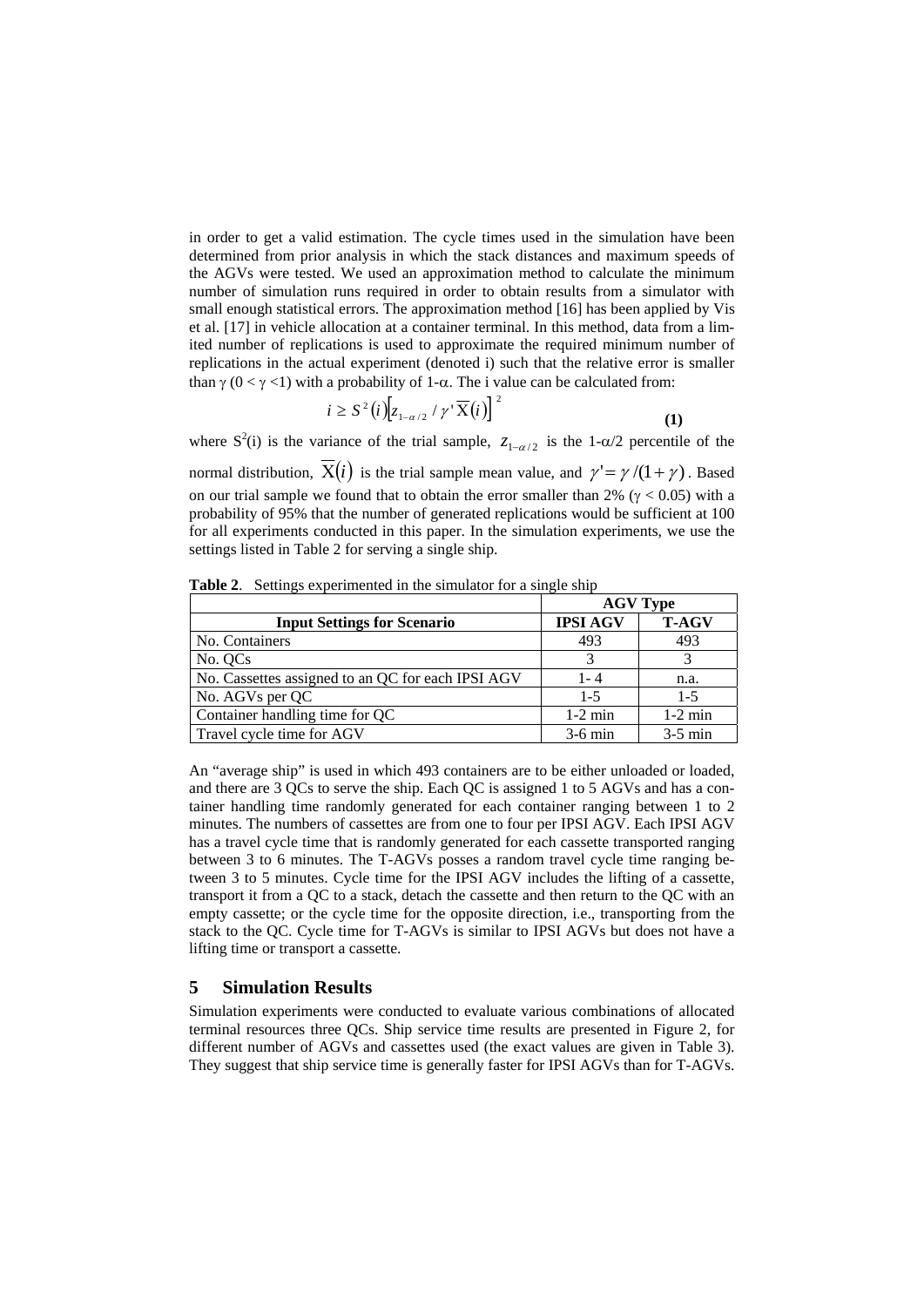When three or more IPSI AGVs with two or more cassettes each, the service time is close to its smallest value and instead the capacity of the QCs becomes the bottleneck. Ship service time results for the T-AGV system are similar to the IPSI AGVs when assigned with one cassette. The ship service time appears to be faster after two IPSI AGVs are assigned with two or more cassettes, average ship service time is 5,13 hours. The fastest ship service time is 4,10 hours when using four cassettes and either four or five IPSI AGVs. The use of an additional IPSI AGV when using four cassettes appears not to influence the ship service time.



**Figure 2.** Simulation results for ship service time.

| <b>Table</b> 5. Trenge sing service units ( <i>and shandard deviation</i> ). |             |             |             |             |             |  |
|------------------------------------------------------------------------------|-------------|-------------|-------------|-------------|-------------|--|
| No. AGV                                                                      | T-AGV       | 1 Cassette  | 2 Cassettes | 3 Cassettes | 4 Cassettes |  |
|                                                                              | 10,03(0,14) | 10,08(0,12) | 9,85(0,13)  | 9,45(0,14)  | 9,23(0,13)  |  |
|                                                                              | 7,15(0,05)  | 7,03(0,06)  | 5,13(0,06)  | 4,90(0,07)  | 4,78(0,06)  |  |
|                                                                              | 4,65(0,06)  | 4,58(0,07)  | 4,32(0,05)  | 4,23(0,06)  | 4,23(0,06)  |  |
| 4                                                                            | 4,33(0,06)  | 4.30(0.06)  | 4,27(0,07)  | 4,15(0,06)  | 4,10(0,06)  |  |
|                                                                              | 4,20(0,06)  | 4,20(0,06)  | 4,18(0,06)  | 4,13(0,07)  | 4,10(0,06)  |  |

**Table 3.** Average ship service times (*and standard deviation*).

From the simulation experiments, we can compare the QC utilization rates in Table 4. Generally, we see that the more transport equipment is available, the higher is the QCs' rate of utilization. The rate of QC utilization becomes close to one when using three or more IPSI AGVs with at least two cassettes per AGV.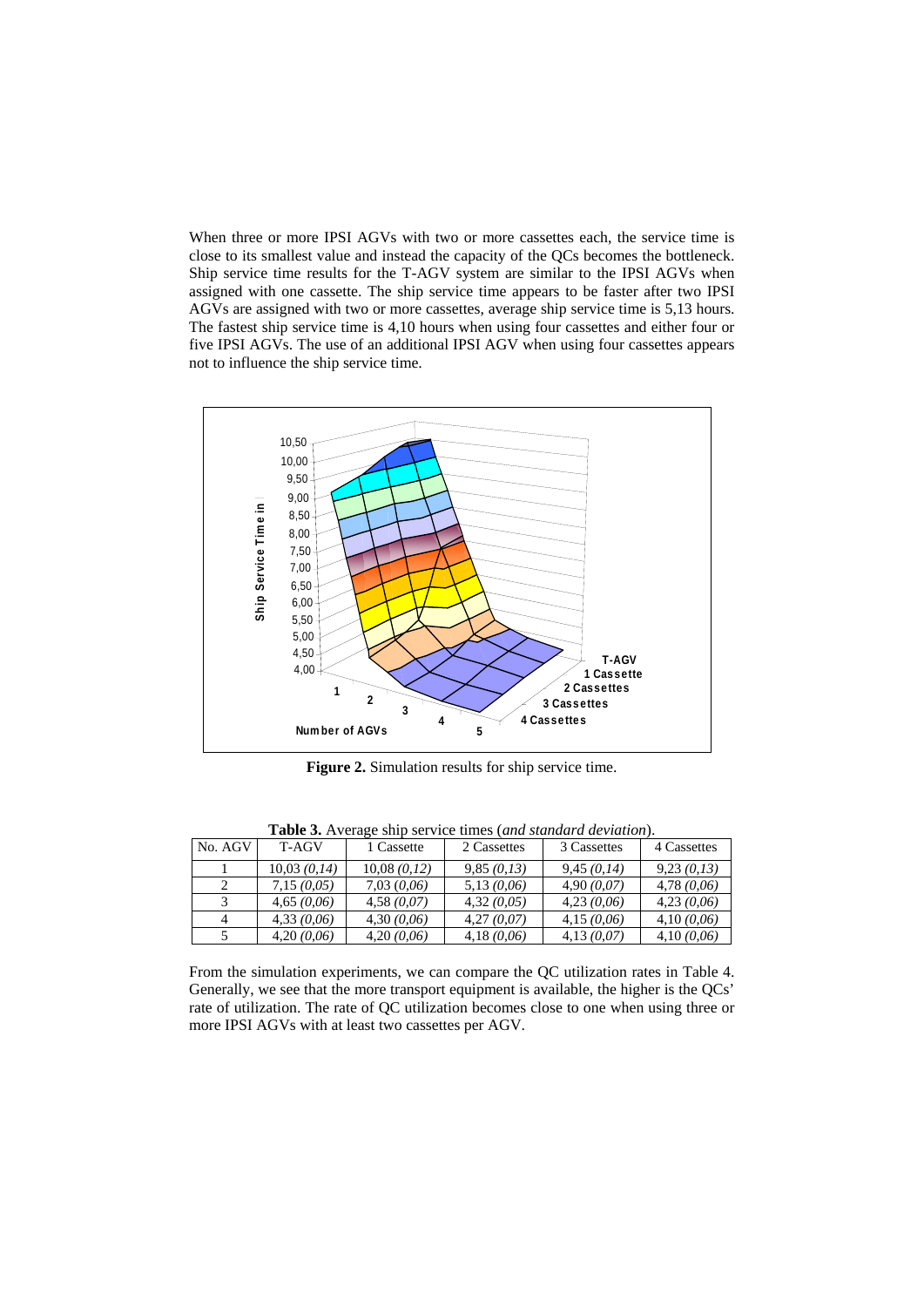| No. AGVs | T-AGV | <b>Cassette</b> | 2 Cassettes | 3 Cassettes | 4 Cassettes |
|----------|-------|-----------------|-------------|-------------|-------------|
|          | 0.41  | 0.41            | 0.42        | 0.43        | 0.44        |
|          | 0,57  | 0.58            | 0.80        | 0.84        | 0,86        |
|          | 0.88  | 0.89            | 0,95        | 0.97        | 0.97        |
|          | 0.95  | 0.95            | 0,96        | 0.99        | 1,00        |
|          | 0.98  | 0.98            | 0.98        | 0.99        | 1.00        |

**Table 4.** Comparison of QC Utilization Rates

AGV utilization rates are presented in Table 5. We see that the utilization rate is close to 1 when only one AGV is used, that is, the QC is able to keep the AGV busy. When more AGVs are added, the utilization rate decrease and the AGVs spend more time being idle. In comparing T-AGVs with the IPSI AGVs, there is a recorded higher level of utilization when IPSI AGVs each have two or more cassettes. Utilization rates for the IPSI AGVs decrease in smaller increments as the number of cassettes increase.

**Table 5**. Comparison of AGV Utilization Rate (IPSI AGV and T-AGV)

| No. AGVs | <b>T-AGV</b> | <b>Cassette</b> | 2 Cassettes | 3 Cassettes | 4 Cassettes |
|----------|--------------|-----------------|-------------|-------------|-------------|
|          | 0.957        | 0.962           | 0,995       | 0,997       | 0.991       |
|          | 0,687        | 0,673           | 0.939       | 0.971       | 0.983       |
|          | 0.659        | 0,680           | 0.730       | 0,755       | 0.744       |
|          | 0.543        | 0.559           | 0.570       | 0,575       | 0.578       |
|          | 0.477        | 0.484           | 0.476       | 0.469       | 0.468       |

An increase in the number of cassettes and AGVs adds extra capacity for transporting containers. The extra capacity provided by cassettes may be viewed as a 'floating buffer', which allows the IPSI AGVs to decouple the load of containers on a cassette and fetch another cassette. This activity assists in lessening the idle time of the QCs so that they can be more productive. Thus, from the above results one can conclude that it is useful to introduce a certain amount of IPSI AGV and cassettes in the simulation to make the crane busy throughout the simulation. As crane operating cost is higher than the AGV operating cost, these results can be helpful for CT management in deciding, e.g., how many cranes, IPSI AGVs and cassettes to be allocated to a ship. We shall now compare operating costs for the different configurations.

 In Table 6 and Figure 3 the total operating costs for employing the CT equipment is presented. In determining the total operating costs the hourly operating cost is multiplied by the number of CT equipment type employed, which is then multiplied by ship service time. The assumed hourly operating costs (including depreciation, maintenance, labour and fuel) used in the calculations are (in Swedish kronor per hour):

- $\bullet$  OC: 905 kr/hour
- T-AGV: 43 kr/hour
- IPSI-AGV: 60 kr/hour
- Cassette: 0,50 kr/hour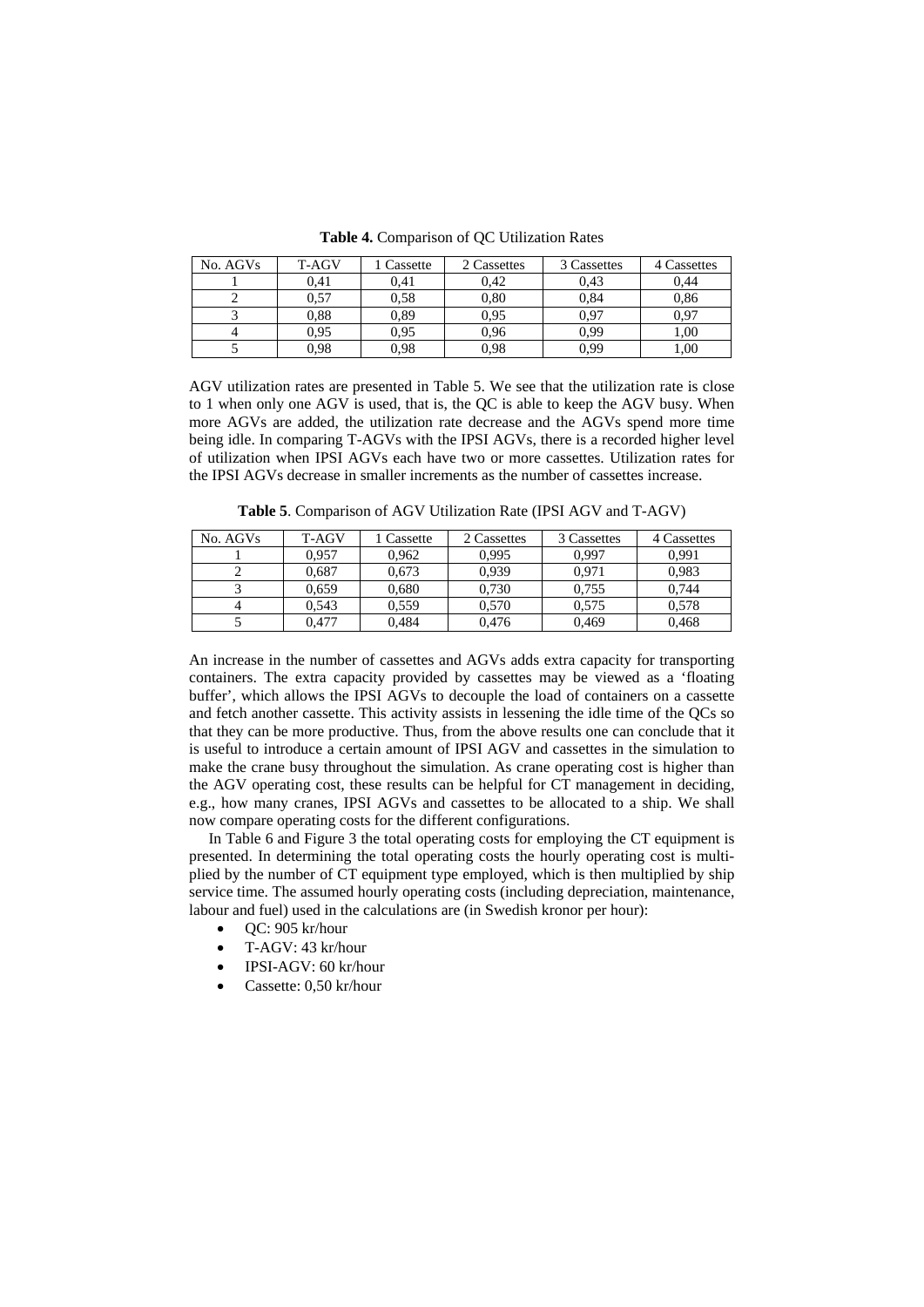

**Figure 3**. Total operating costs for serving a ship.

| No. of AGVs | T-AGV     | 1 Cassette | 2 Cassettes | 3 Cassettes        | 4 Cassettes |  |
|-------------|-----------|------------|-------------|--------------------|-------------|--|
|             | 28 535 kr | 29 206 kr  | 28 545 kr   | $27400$ kr         | 26 786 kr   |  |
|             | 21 257 kr | $21649$ kr | 15 816 kr   | $15112 \text{ kr}$ | 14 766 kr   |  |
|             | 14 424 kr | 14 939 kr  | 14 090 kr   | 13 837 kr          | 13 856 kr   |  |
|             | 14 001 kr | 14 796 kr  | 14 707 kr   | 14 330 kr          | 14 182 kr   |  |
|             | 14 112 kr | $15215$ kr | 15 186 kr   | 15 035 kr          | 14 945 kr   |  |

**Table 6**. Total operating costs for serving a ship.

 In comparing the total operating costs, the addition of more AGVs and cassettes leads to lower costs up until three IPSI AGVs and three cassettes are employed. The total costs when adding further equipment increase, but the time gained do not compensate for the extra cost. Thus, from a cost perspective the best choice in the scenario studied would be to use three IPSI AGVs with three cassettes each. From a ship service time perspective, on the other hand, an additional AGVs and an additional cassette for each AGV would give even better results (but inly slightly). Thus, a CT manager would have to make the final decision of how to balance the quality of service provided with the total costs.

#### **6 Discussion, Conclusion and Future Work**

The simulation experiments have provided much insight into the properties of various terminal equipment types that can be used in container terminal operations. The cassette-based system posses some advantages in that it can act as a 'floating' buffer, meaning that it can allow the QCs to keep unloading/loading and not having to wait for an AGV to be available. Waiting time is lower for the QCs and thus they are obtaining better utilization rates. The initial results from the prototype AGV simulator provide some interesting observations useful for determining the number of machinery units to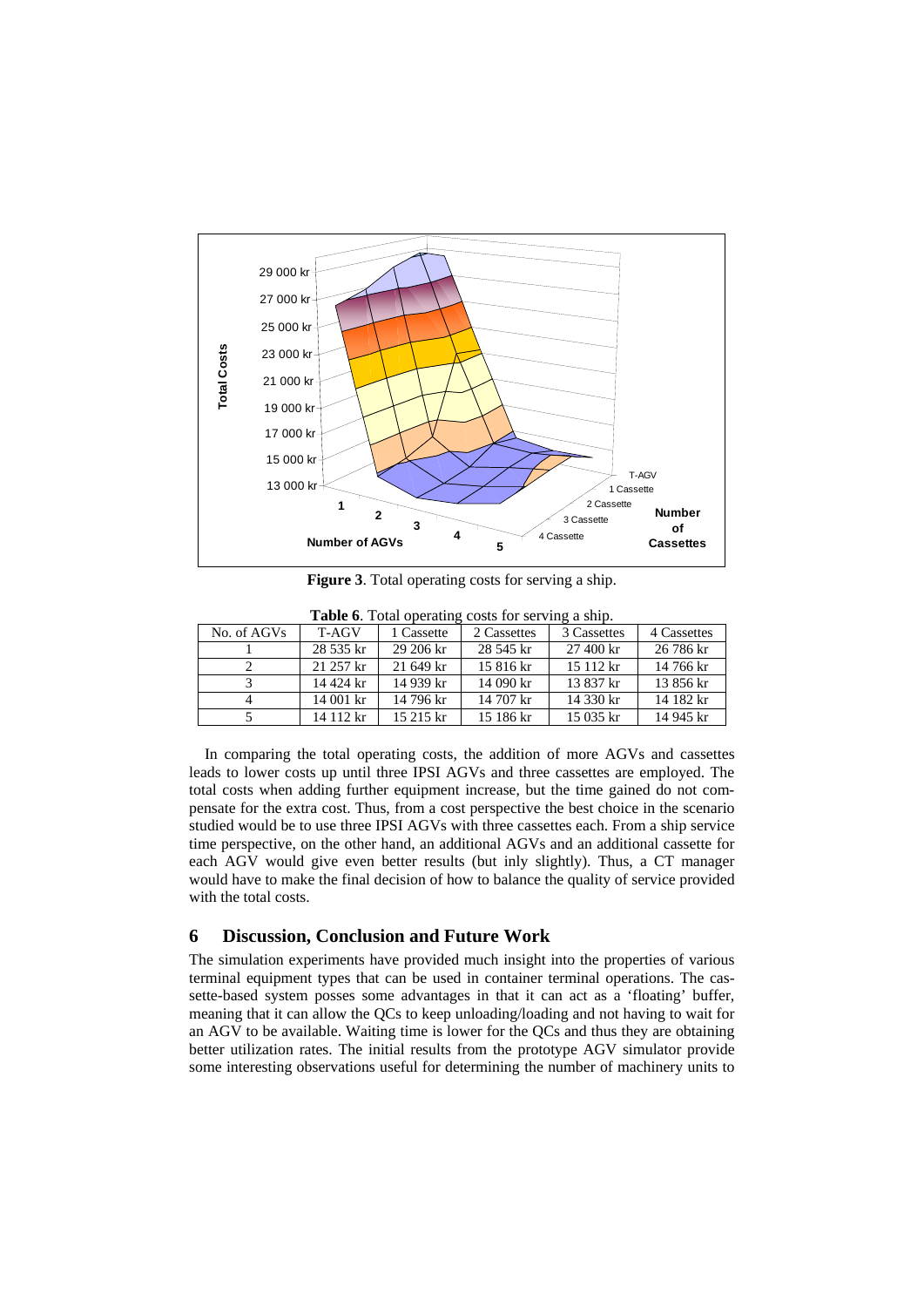allocate for serving a ship. The simulation experiments that we have conducted are also creating further questions that require more investigation. Naturally there is a trade-off to be expected between service time and the costs for purchasing and operating equipment.

 Compared to traditional simulation approaches, the MABS approach can provide finer granularity in modelling the entities and having them communicate and coordinate amongst other entities. In particular, we found this useful in the studied application where the characteristics of different types equipment need to be captured, and where equipment is distributed in physical space and the need to coordinate their activities is essential. More generally, we argue that MABS seems a promising technology for evaluation and comparison of different automation approaches. Elder [13] mentions some general advantages of simulation methods over applying queuing theory. In addition, we found it difficult to use queuing theory to model activities such as the AGV dispatching strategies (in this study carried out by the Buffer agent) that are used when applying cassette-based systems.

 For future work we would study other models for container handling time by the QC and the cycle time for AGVs (e.g., including stoppages caused by malfunctioning equipment, etc. which affects the productivity at a real CT). Another topic worth studying is different dispatching strategies for allocating containers to AGVs and cassettes. We plan to extend the model in several directions, e.g., including the unloading/loading taking place at the stacks, more detailed modelling of the AGV movements, etc.

#### **Acknowledgements**

This work has been partially funded by Karlshamn Municipality. The following port industry representatives have provided useful information necessary for the development of IPSI AGV Simulator; TTS AB in Göteborg, Sweden, Lennart Svensson, Bjørn O. Hansen and Michel Lyrstrand. Much appreciation is given to Khurum Aslam for related work with the DESMO-J simulator and to Dr. Piotr Tomaszewski.

# **References**

- 1. Davidson, N. A global capacity assessment and needs analysis. In: 39th Terminal Operating Conference. Antwerp, Belgium: Informa Plc., 2005.
- 2. Parunak, H. V. D., Savit, R., and Riolo, R. L.: Agent-Based Modeling vs. Equation-Based Modeling: A Case Study and Users' Guide. In: Multi-Agent Systems and Agent-Based Simulation, LNAI, Vol. 1534, Springer, pp. 10-26, 1998.
- 3. Ioannou, P.A., Kosmatopoulos, E.B., Jula, H., Collinge, A., Liu, C.-I., Asef-Vaziri, A., Cargo Handling Technologies. Technical Report. Department of Electrical Engineering, University of Southern California: Los Angeles, pp. 1-147, 2002.
- 4. Vis, I.F.A., Survey of research in the design and control of automated guided vehicle systems. European Journal of Operational Research, **170**(3), pp. 677-709, 2006.
- 5. TTS AB Port Equipment; http://www.tts-marine.com.
- 6. Bruzzone, A.G., Giribone, P., and Revetria, R. Operative requirements and advances for the new generation simulators in mulitmodal container terminals. In: Proceedings of the 1999 Winter Simulation Conference. Society for Computer Simulation International, 1999.